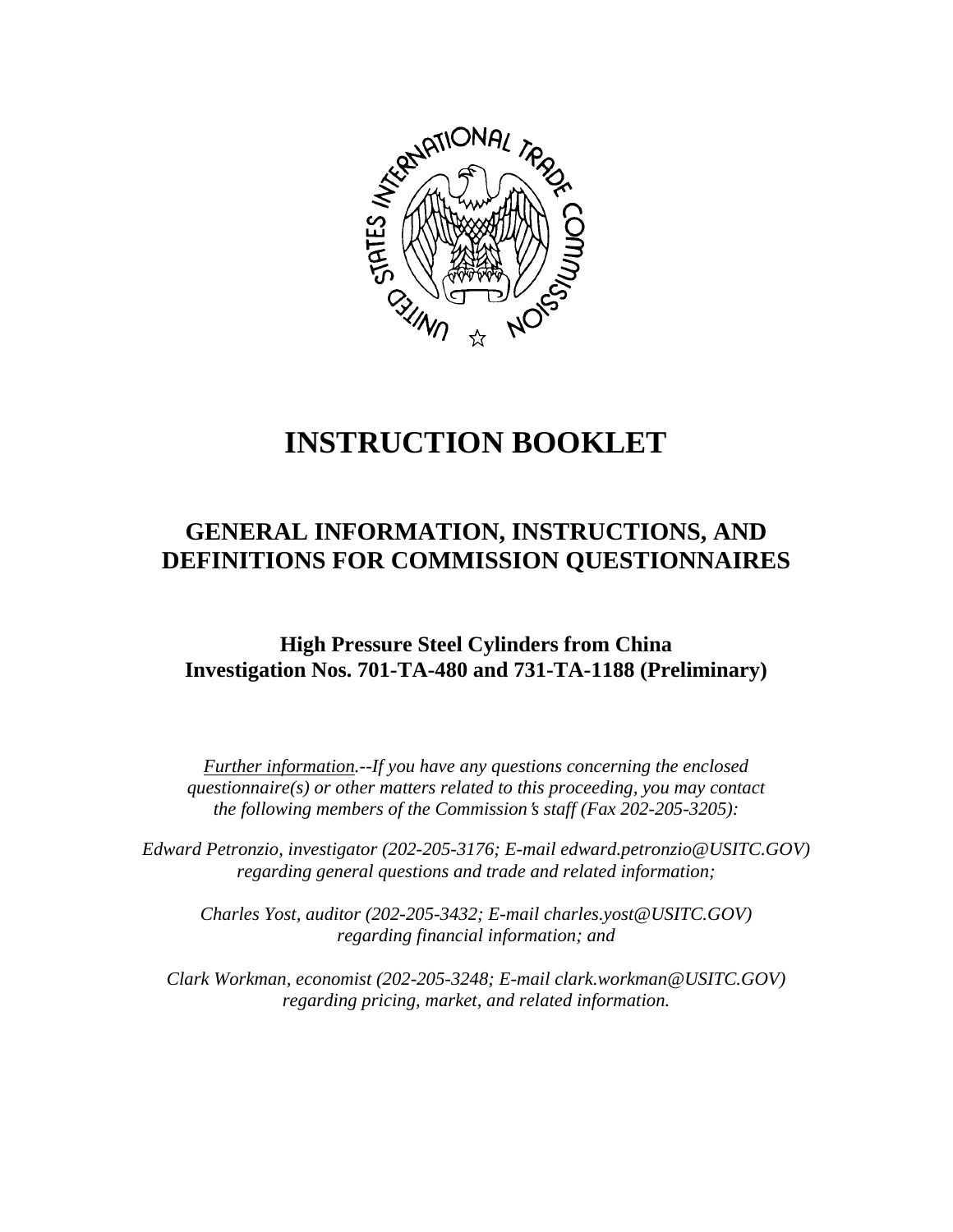# **GENERAL INFORMATION**

**Background.**--This proceeding was instituted in response to a petition filed on May 11, 2011 by Norris Cylinder Company, Longview, Texas. Countervailing and/or antidumping duties may be assessed on the subject imports as a result of this proceeding if the Commission makes an affirmative determination of injury, threat, or material retardation, and if the U.S. Department of Commerce makes an affirmative determination of subsidization and/or dumping.

Questionnaires and other information pertinent to this proceeding are available at http://www.usitc.gov/trade\_remedy/731\_ad\_701\_cvd/investigations/2011/high\_pressure\_steel\_c ylinders/prelimphase.htm. Address all correspondence to the United States International Trade Commission, Washington, DC 20436. Hearing-impaired individuals can obtain information regarding this proceeding via the Commission's TDD terminal (202-205-1810).

*Due date of questionnaire(s)*.--Return the completed questionnaire(s) to the United States International Trade Commission by no later than **May 25, 2011.** Although the enclosed postpaid envelope may be used to return the completed questionnaire, use of an overnight mail service may be necessary to ensure that your response actually reaches the Commission by **May 25, 2011**. If you do not use the enclosed envelope, please make sure the completed questionnaire is sent to the attention of **Edward Petronzio, Investigator**. **Return only one copy of the completed questionnaire(s), but please keep a copy for your records so that you can refer to it if the Commission staff contacts you with any questions during the course of this proceeding.**

*Service of questionnaire response(s).*--In the event that your firm is a party to this proceeding, you are required to serve a copy of the questionnaire(s), once completed, on parties to the proceeding that are subject to administrative protective order (see 19 CFR  $\S 207.7$ ). A list of such parties is maintained by the Commission's Secretary and may be obtained by calling 202-205-1803. A certificate of service must accompany the copy of the completed questionnaire(s) you submit (see 19 CFR § 207.7).

*Confidentiality*.--The commercial and financial data furnished in response to the enclosed questionnaire(s) that reveal the individual operations of your firm will be treated as confidential by the Commission to the extent that such data are not otherwise available to the public and will not be disclosed except as may be required by law (see 19 U.S.C.  $\S$  1677f). Such confidential information will not be published in a manner that will reveal the individual operations of your firm; however, nonnumerical characterizations of numerical business proprietary information (such as discussion of trends) will be treated as confidential business information only at the request of the submitter for good cause shown.

*Verification***.--The information submitted in the enclosed questionnaire(s) is subject to audit and verification by the Commission. To facilitate possible verification of data, please keep all your workpapers and supporting documents used in the preparation of the questionnaire response(s).**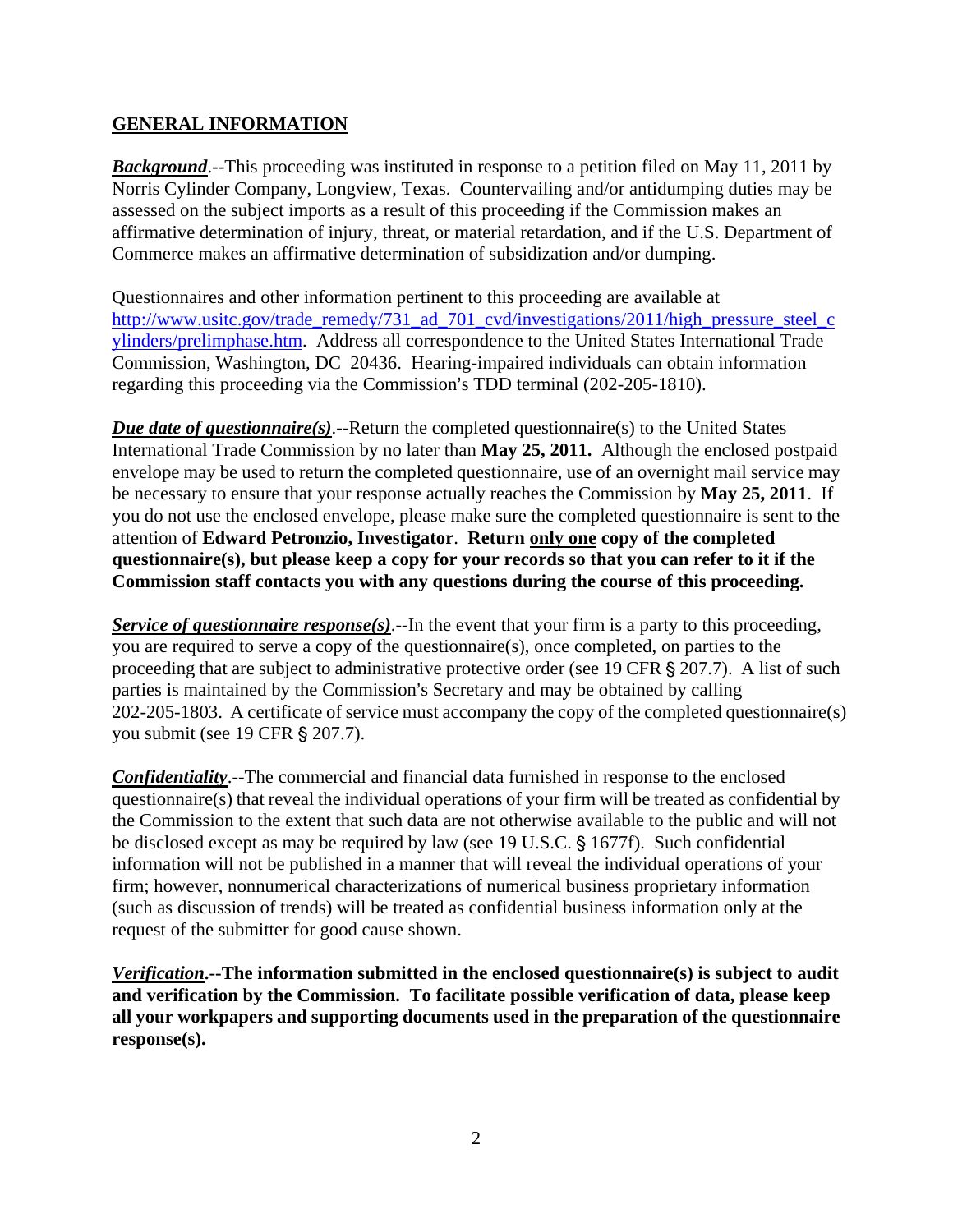## **GENERAL INFORMATION--***Continued*

*Release of information*.--The information provided by your firm in response to the questionnaire(s), as well as any other business proprietary information submitted by your firm to the Commission in connection with this proceeding, may become subject to, and released under, the administrative protective order provisions of the Tariff Act of 1930 (19 U.S.C. § 1677f) and section 207.7 of the Commission's Rules of Practice and Procedure (19 CFR  $\S$  207.7). This means that certain lawyers and other authorized individuals may temporarily be given access to the information for use in connection with this proceeding or other import-injury proceedings conducted by the Commission on the same or similar merchandise; those individuals would be subject to severe penalties if the information were divulged to unauthorized individuals. In addition, if your firm is a U.S. producer, the information you provide on your production and imports of high pressure steel cylinders and your responses to the questions in Part I of the producer questionnaire will be provided to the U.S. Department of Commerce, upon its request, for use in connection with (and only in connection with) its requirement pursuant to section 702(c)(4) and 732(c)(4) of the Act (19 U.S.C. § 1671a(c)(4) and 1673a(c)(4)) to make a determination concerning the extent of industry support for the petition requesting this proceeding. Any information provided to Commerce will be transmitted under the confidentiality and release guidelines set forth above. Your response to these questions constitutes your consent that such information be provided to Commerce under the conditions described above.

#### **INSTRUCTIONS**

*Answer all questions*.--Do not leave any question or section blank unless a questionnaire expressly directs you to skip over certain questions or sections. If the answer to any question is "none," write "none." If information is not readily available from your records in exactly the **form requested, furnish carefully prepared estimates--designated as such by the letter E<sup>"</sup>--and explain the basis of your estimates**. Answers to questions and any necessary comments or explanations should be supplied in the space provided or on separate sheets attached to the appropriate page of the questionnaire(s). If your firm is completing more than one questionnaire in connection with this proceeding (i.e., a producer, importer, and/or purchaser questionnaire), you need not respond to duplicated questions in the questionnaires.

*Consolidate all U.S. establishments*.--Report the requested data for your establishment(s) located in the United States. **Firms operating more than one establishment should combine the data for all establishments into a single report.**

*Filing instructions*.—Questionnaires may be filed either electronically or in paper form.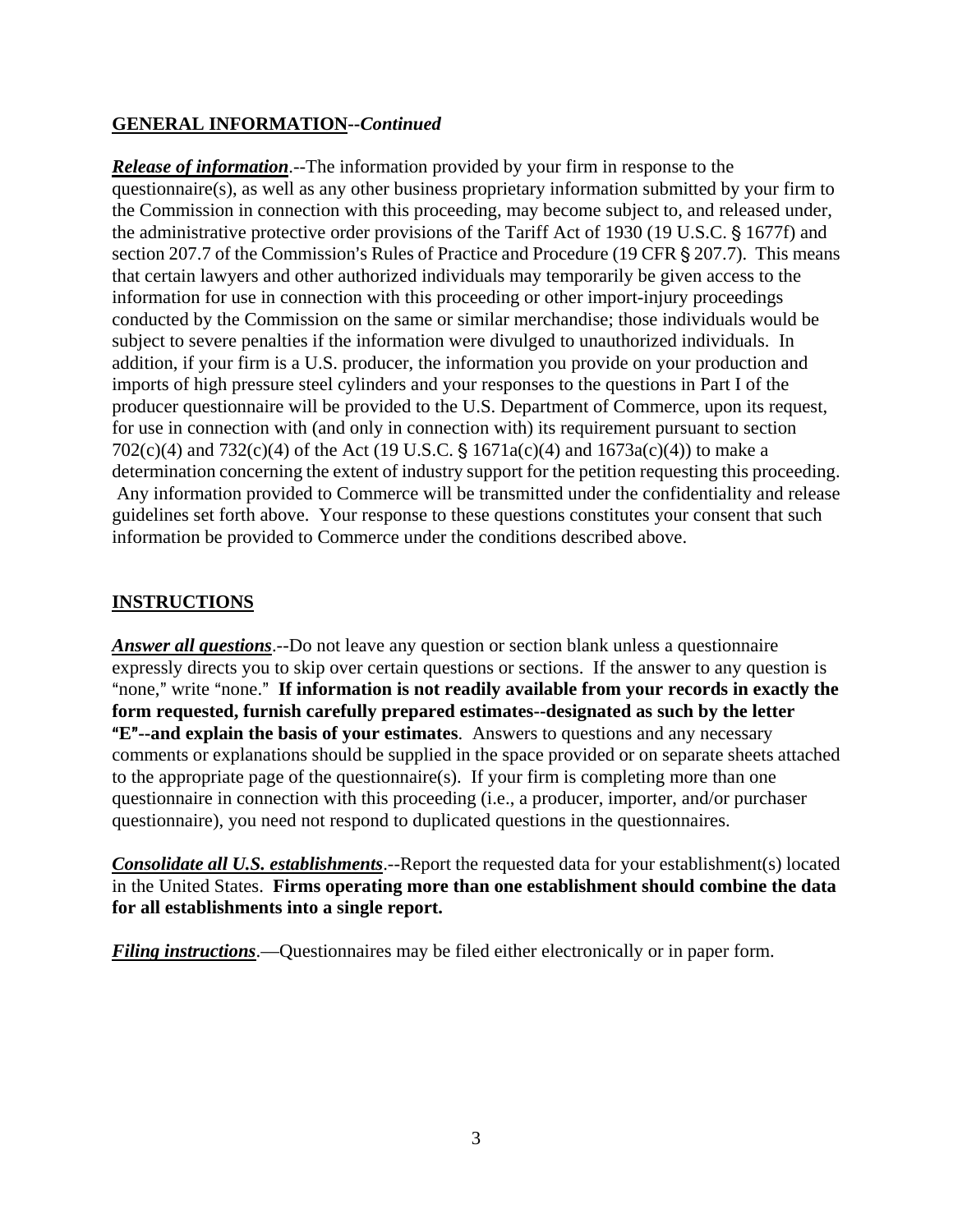#### **INSTRUCTIONS--***Continued*

#### **OPTIONS FOR FILING**

This questionnaire is available as a "fillable" form in MS Word format on the Commission's website at

h**ttp://www.usitc.gov/trade\_remedy/731\_ad\_701\_cvd/investigations/2011/high\_press ure\_steel\_cylinders/prelimphase.htm**. *Please do not attempt to modify the format or permissions of the questionnaire document*. You may complete the questionnaire and submit it, electronically, or you may print it out and submit it in paper form, as described below:

**• Compact disc (CD)**.—Copy your questionnaire onto a CD, include a signed certification page (page 1) (either in paper form or scanned PDF copied onto CD), and mail to the address above. *It is strongly recommended that you use an overnight mail service. U.S. mail sent to government offices undergoes additional processing which not only results in substantial delays in delivery but may also damage CDs.* 

**• Upload via Secure Drop Box.**—Upload the completed questionnaire in MS Word format along with a scanned copy of the signed certification page (page 1) through the Commission's secure upload facility:

*Web address*: https://dropbox.usitc.gov/oinv/ *Pin*: OINV

**• E-mail**.—E-mail your questionnaire to the investigator identified on page 1 of the Instruction Booklet; include a scanned PDF of the signed certification page (page 1). Type the following in the e-mail subject line: BPI Questionnaire, **INV. NO. 1188**. *Please note that submitting your questionnaire by e-mail may subject your firm's business proprietary information to transmission over an unsecure environment and to possible disclosure. If you choose this option, the Commission warns you that any risk involving possible disclosure of such information is assumed by the submitter and not by the Commission.* 

**• Fax**.—Fax to 202.205.3205.

**• Overnight mail service**.—Mail to the following address:

#### **United States International Trade Commission Office of Investigations, Room 615 500 E Street SW Washington, DC 20024**

**• U.S. mail**.—Mail to the address above, but use zip code 20436. *This option is not recommended. U.S. mail sent to government offices undergoes additional processing to screen for hazardous materials; this additional processing results in substantial delays in delivery.* Note: If you are a party to the proceeding, and service of the questionnaire is required, such service should be made in paper form.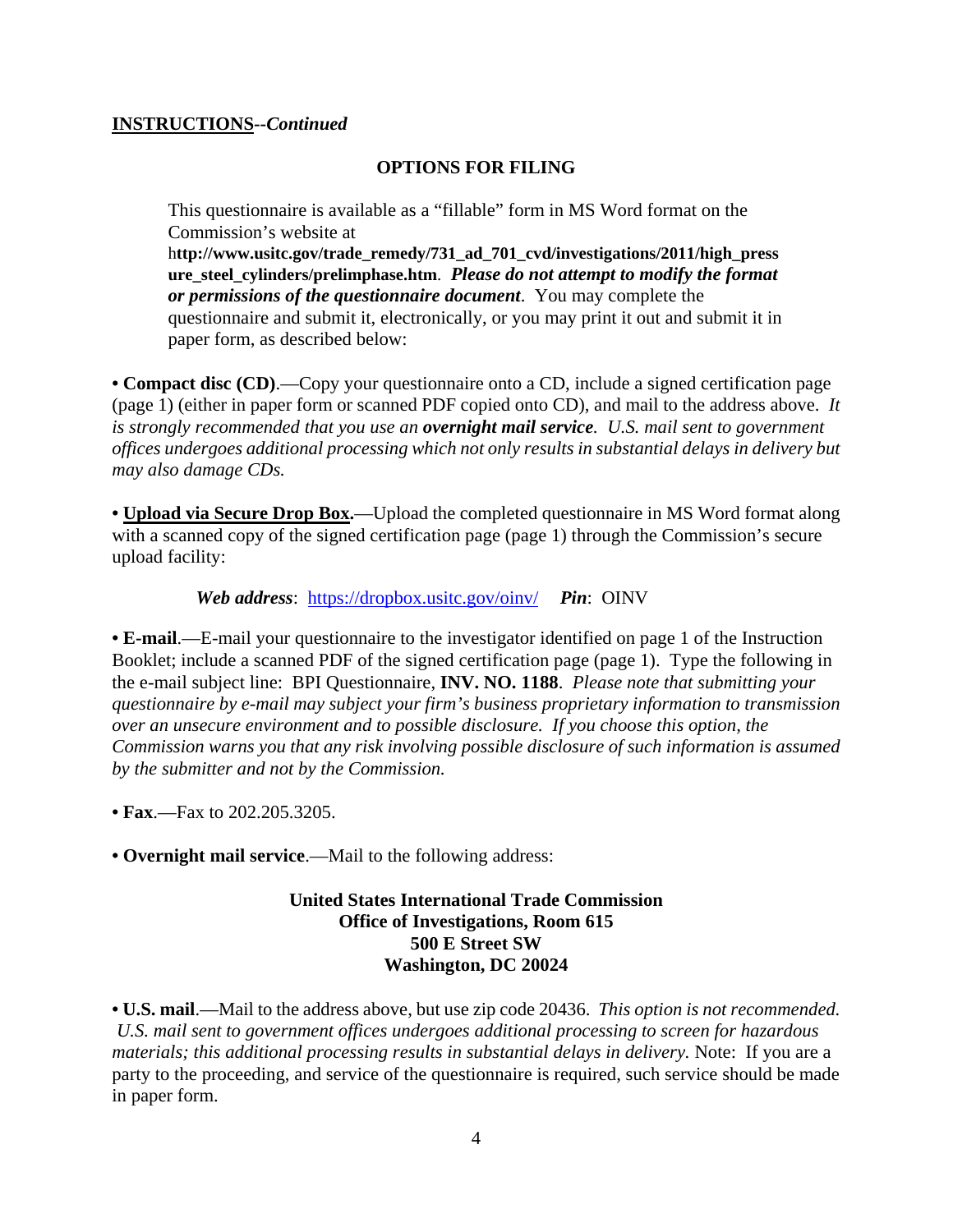# **DEFINITIONS**

*High pressure steel cylinders*--, Seamless steel cylinders designed to store and secure gases at high pressure during transport ("high pressure steel cylinders"). High pressure steel cylinders are fabricated of chrome alloy steel including, without limitation, chromium-molybdenum steel or chromium magnesium steel, and marked with the symbol of a U.S. Department of Transportation, Pipeline and Hazardous Materials Safety Administration ("DOT")-approved high pressure steel cylinder manufacturer, as well as with an approved DOT type marking of DOT 3A, 3AX, 3AA, 3AAX, 3B, 3E, 3HT, 3T, or DOT-3 (followed by a specific exemption number). High pressure steel cylinders covered by these investigations have a water capacity up to 450 liters, and a gas capacity ranging from 8 to 702 cubic feet, regardless of corresponding service pressure levels and regardless of physical dimensions, finish, or coatings.

Excluded are high pressure steel cylinders manufactured to UN-ISO-9809-1 & 2 specifications and marked with ISO or UN symbols. Also excluded from these investigations are acetylene cylinders, with or without internal porous mass, and marked 8A or 8AL in accordance with DOT regulations.

Merchandise covered by these investigations is classified in the Harmonized Tariff Schedule of the United States ("HTSUS") under the statistical reporting number 7311.00.0030. Subject merchandise may also enter under statistical reporting number 7311.00.0090. Although the HTSUS subheading is provided for convenience and customs purposes, the written description of the merchandise under these investigations is dispositive.

*Firm*.--An individual proprietorship, partnership, joint venture, association, corporation (including any subsidiary corporation), business trust, cooperative, trustee in bankruptcy, or receiver under decree of any court.

*Related firm*.--A firm that your firm solely or jointly owned, managed, or otherwise controlled; a firm that solely or jointly owned, managed, or otherwise controlled your firm; and/or a firm that was solely or jointly owned, managed, or otherwise controlled by a firm that also solely or jointly owned, managed, or otherwise controlled your firm.

*Establishment*.--Each facility of a firm involved in the production, importation, and/or purchase of high pressure steel cylinders (as defined above), including auxiliary facilities operated in conjunction with (whether or not physically separate from) such facilities.

*United States*.--For purposes of this proceeding, the 50 States, Puerto Rico, the U.S. Virgin Islands, and the District of Columbia.

*Importer*.--Any person or firm engaged, either directly or through a parent company or subsidiary, in importing high pressure steel cylinders (as defined above) into the United States from a foreign manufacturer or through its selling agent.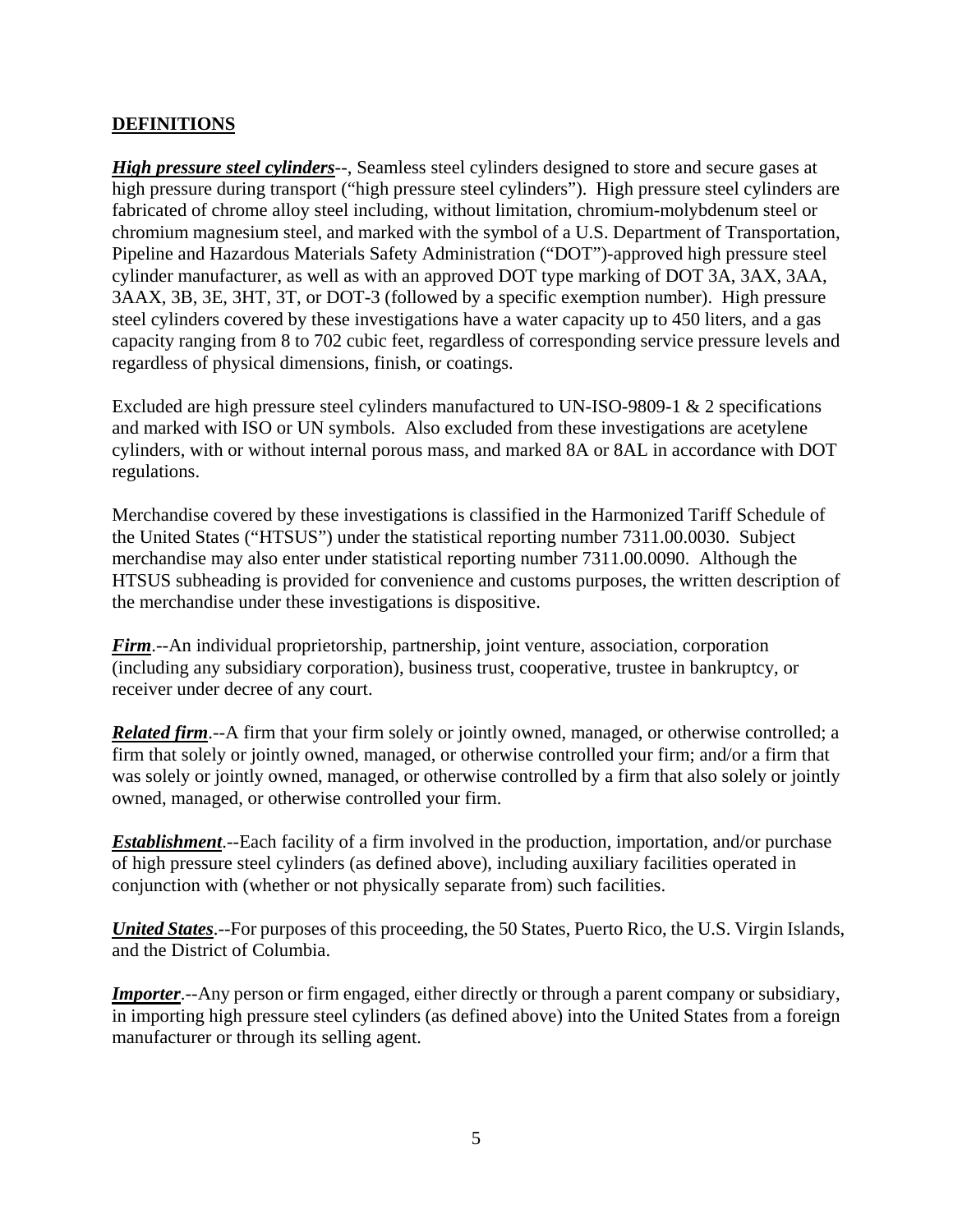## **DEFINITIONS--***Continued*

*Imports*.--Those products identified for Customs purposes as imports for consumption for which your firm was the importer of record (i.e., was responsible for paying any import duty) or consignee (i.e., to which the merchandise was first delivered).

*Import quantities*.--Quantities reported should be net of returns.

*Import values*.--Values reported should be landed, duty-paid values at the U.S. port of entry, including ocean freight and insurance costs, brokerage charges, and import duties (i.e., all charges except inland freight in the United States).

*Purchaser*.--Any person or firm engaged, either directly or through a parent company or subsidiary, in purchasing high pressure steel cylinders (as defined above) from another firm that produces, imports, or otherwise distributes high pressure steel cylinders.

*Purchases*.--Purchases from all sources, NOT including direct imports from foreign sources located outside of the United States (which should be reported in an importer questionnaire).

*Purchase quantities*.--Quantities reported should be net of returns.

*Purchase values*.--Values reported should be net values (i.e., gross purchase values less all discounts, allowances, rebates, and the value of returned goods), delivered to your U.S. receiving point.

*Shipments*.--Shipments of products produced in or imported by your establishment(s). Include shipments to the contracting firm of product produced by your firm under a toll agreement.

*Shipment quantities*.--Quantities reported should be net of returns.

*Shipment values*.--Values reported should be net values (i.e., gross sales values less all discounts, allowances, rebates, prepaid freight, and the value of returned goods), f.o.b. your U.S. point of shipment. The value of domestic shipments to the contracting firm under a toll agreement is the conversion fee (including profit).

# *Types of shipments*:

*U.S. shipments*.--Commercial shipments, internal consumption, and transfers to related firms within the United States.

*Commercial shipments*.--Shipments, other than internal consumption and transfers to related firms, within the United States.

*Internal consumption*.--Product consumed internally by your firm.

#### **DEFINITIONS--***Continued*